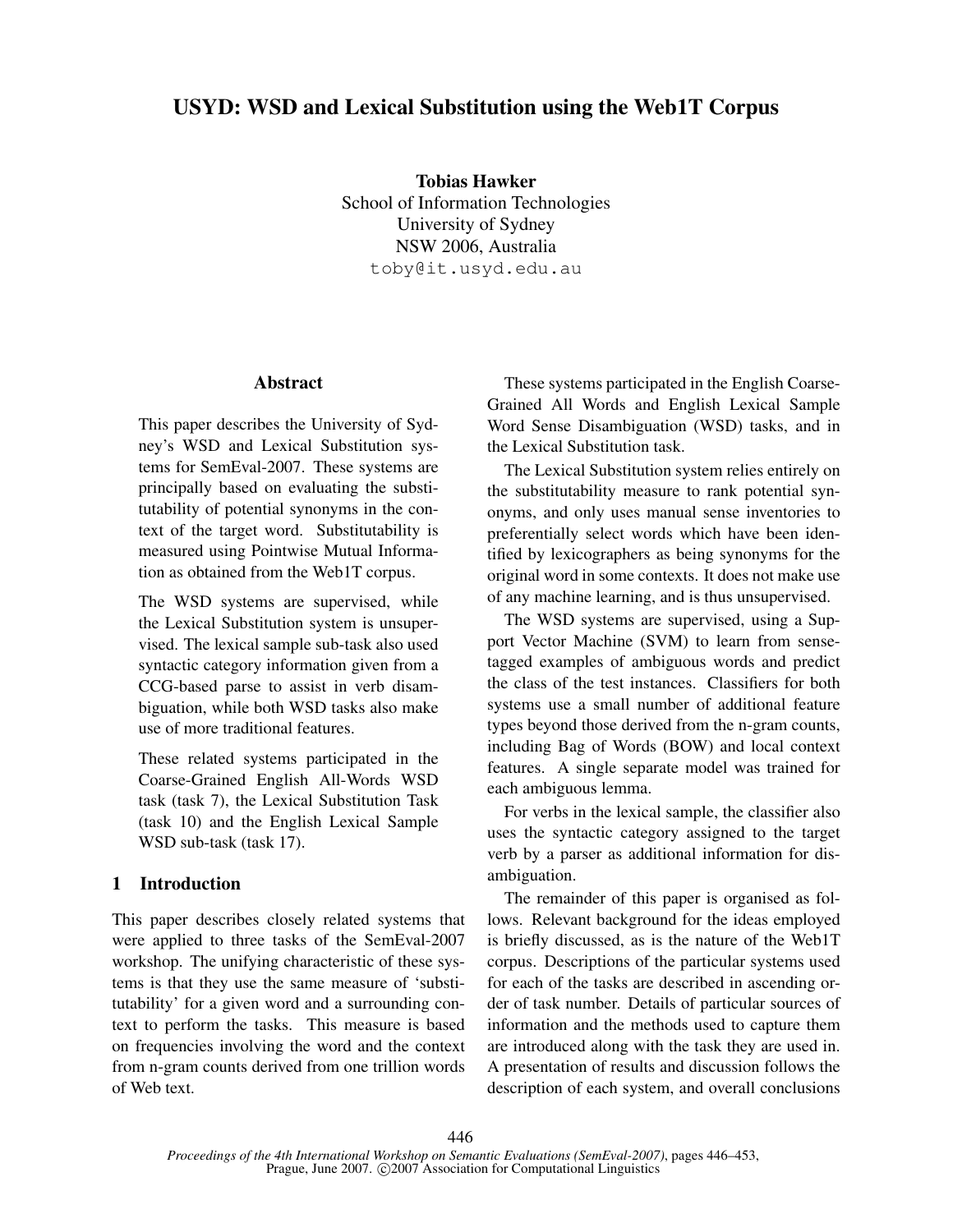are presented at the end of the paper.

# 2 Background

Algorithms making use of unannotated data for WSD and similar tasks are not particularly new. One strategy which resembles the substitutability technique employed by our systems is relatives-incontext (Martinez et al., 2006), an unsupervised approach which uses a web search engine to find the 'best' match for the current context, according to heuristic criteria. Monosemous relatives (Leacock et al., 1998) increase the amount of training data for supervised learners by recruiting the contexts of synonyms in unannotated data, with the caveat that those synonyms are not themselves ambiguous. As substantial gold-standard data sets for lexical substitution have not previously been available, the SemEval data presents a promising opportunity to examine the behaviour of our method.

Gomez (2001) argues that the syntactic roles of ambiguous verbs in particular are interlinked with their semantic class, and thus knowledge about the syntactic function of a verb can provide information to help identify its sense. Syntactic relationships have been used to resolve ambiguity (Lin, 1997) and a reduction of ambiguity has been shown to assist in the acquisition of verb subcategorization frames (Korhonen and Preiss, 2003).

## 3 The Substitutability Measure

As an example to demonstrate the basic mechanism underlying the measure of substitutability, consider the sentence fragments around the verb *ruled* in: the court ruled it was clear that

and

a republic ruled by the people

Two possible synonyms, pertaining to different senses for the verb *ruled*, are *found* and *governed*. It is clear that in a sufficiently large quantity of text, the fragments:

the court found it was clear that

and

a republic governed by the people

would be substantially more common than the sequences:

the court governed it was clear that

or

a republic found by the people

and thus *found* should be considered more substitutable in the context of the first fragment, and *governed* in the second.

Church et al. (1994) show that Pointwise Mutual Information (PMI) is a suitable measure to capture the degree to which a given word may substitute for another; we have adopted PMI as the quantified measure of substitutability in the systems used for these tasks.

While previous WSD systems have made use of counts obtained from Internet search engines, for example Martinez et al. (2006), to our knowledge WSD using *corpus* data at the scale of the Web1T resource has not previously been published. Our WSD systems combine our novel PMI-Web1T features and CCG category features with additional features described in the literature. While the Web1T corpus consists only of counts, and thus is somewhat similar to the direct use of counts from Internet search engines, it is also of a known size and thus it is straightforward to determine useful quantities such as PMI, and to exhaustively catalog potential matches as for the lexical substitution task.

### 3.1 Web1T Corpus

The Web1T corpus (Brants and Franz, 2006) is a dataset consisting of the counts for n-grams obtained from 1 trillion  $(10^{12})$  words of English Web text, subject to a minimum occurrence threshold (200 instances for unigrams, 40 for others). The Web1T corpus contains counts for 1, 2, 3, 4 and 5-grams, and is large enough to present serious processing difficulties: it is 25GB in compressed form.

The systems presented here thus use custom highperformance software to extract only the n-gram counts of interest from the Web1T data, including simple wildcard pattern-matching. The scale of the data rules out attempting to perform arbitrary queries — even though the counts are lexicographically ordered, disk access times and decompression overheads are severe, and case-insensitive queries are not possible. This software will be released for community use. A limitation in the implementation is that the number of tokens that can be matched in a wildcard expression is fixed at one. This limitation precluded the testing of substitutability of multiword-expressions (MWEs) in the systems applied to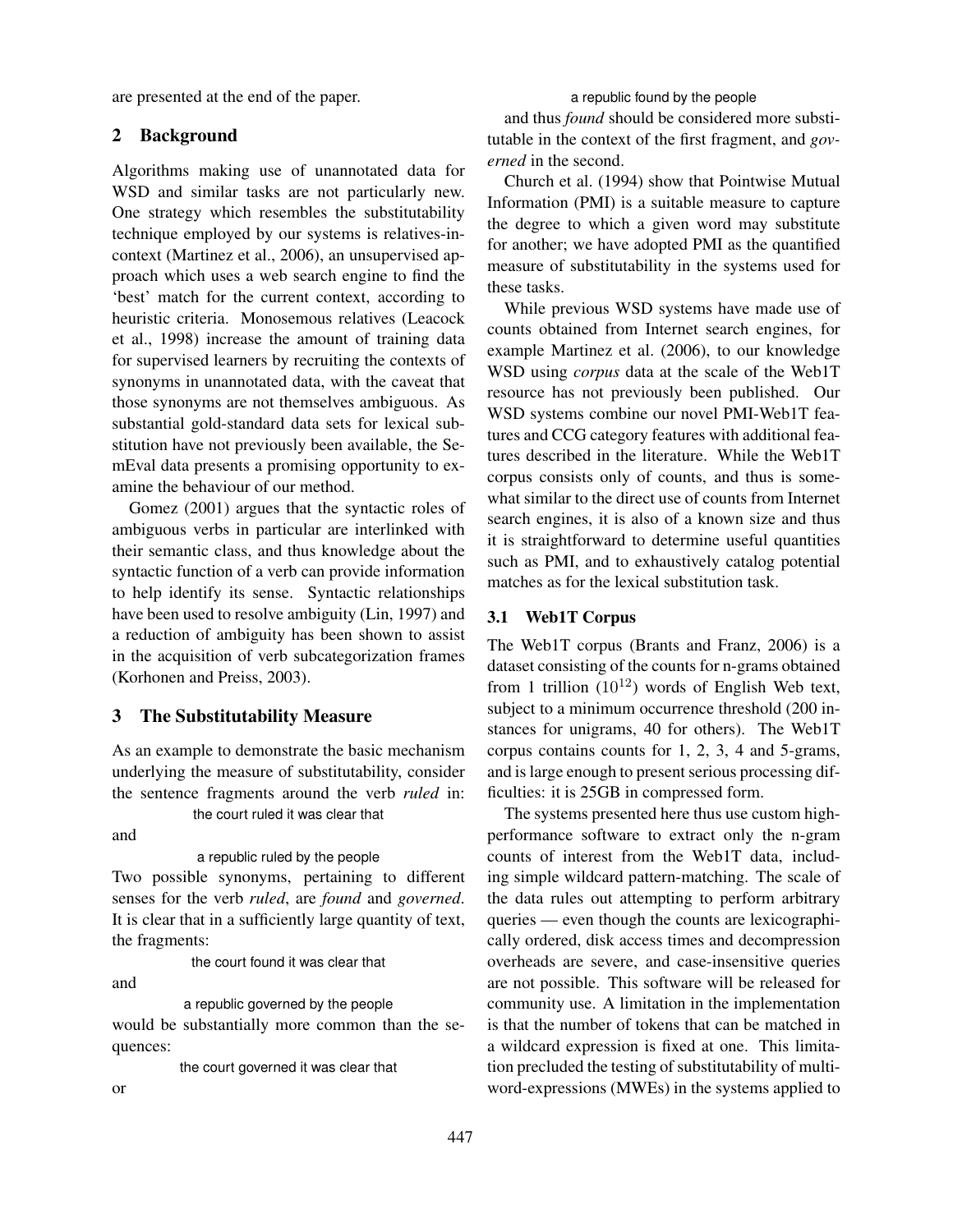the SemEval tasks.

# 4 Task 7: Coarse Grained-English All-Words WSD

The system for Coarse-Grained All-Words WSD was supervised, but only attempted classification for a subset of words. These words were chosen according to the amount of sense-tagged training data available, drawn from SemCor (Miller et al., 1993) and the SenseEval-3 lexical sample (Mihalcea et al., 2004) task. Features were extracted and a classifier trained for each ambiguous content word that was either present in the SenseEval-3 lexical sample, or occurred at least 100 times in SemCor. These criteria yielded classifiers for 183 words.

For ambiguous words without sufficient available training data, the first sense baseline (determined from WordNet version 2.1 (Fellbaum, 1998)) was assigned to every instance. No manual augmentation of the information from WordNet was performed. For those words where models were being trained, the sense clusterings provided by the task organisers were used to completely unify all senses belonging to a cluster, thus attempting disambiguation at the level of the coarse senses. As the system does not attempt to disambiguate words not selected for modeling, the exclusion of the most frequent sense (MFS) baseline would be likely to have a severe adverse impact on this type of supervised approach. Extension of the substitutability measure to directly select a sense related to good substitutes, similar to the approach outlined in Lin (1997) would be one possible approach to resolve this consistently.

The classifier used for the system was an SVM (libsvm) (Chang and Lin, 2001). Linear kernels were used, as previous experiments using similar features with other data sets for WSD had shown that these kernels outperformed radial basis function and polynomial kernels; this disparity became particularly pronounced with larger number of features compared to training instances, and with the combination of different feature types. The number of unique features for each lemma was, on average, more than an order of magnitude higher than the number of training instances: 4475 compared to 289.

The features used to train the selected lemmas in-

cluded the substitutability measurement, all content words within 3 sentences of the target, and immediate local context features. These are detailed below. There is no in-principle reason why CCG category features used for the Lexical Sample task (see Section 6.2) could not also be used for verbs in the all-words task. Sentences containing target verbs could have been selectively parsed and redundancy among disambiguated running text in SemCor exploited. However, the system architecture was not amenable to small modifications along these lines, and time constraints prevented implementation before the close of the evaluation period. The impact of this additional useful feature would be an interesting subject for future study.

### 4.1 Features

## 4.1.1 Substitutability: Pointwise Mutual **Information**

To transform the notion of substitutability into a set of features suitable for WSD, a set of potential substitute words was chosen for each modeled lemma. These words were taken from WordNet 2.1 (Fellbaum, 1998). For nouns, all synonyms, immediate hypernyms and immediate hyponyms for all senses were included. For verbs, synonyms for all senses were used. The selection of potential substitutes was stricter for verbs as the number of synonyms tended to be greater than for nouns, and these criteria kept the number of substitutes manageable.

A sliding window was used to maximise the information extracted from the Web1T corpus. All windows at all sizes covered by the Web1T corpus that included the target word were used to determine the overall substitutability.

The counts of interest for determining the PMI for a single substitute in a single window position include the unigram frequency of the substitute itself the overall frequency of the context, irrespective of the word in the target position; and crucially, the frequency of the substitute in that context. For a given substitute and context, an overall PMI is determined as a single quantity, obtained by simply adding the PMI together from each window position of each size covered in the data: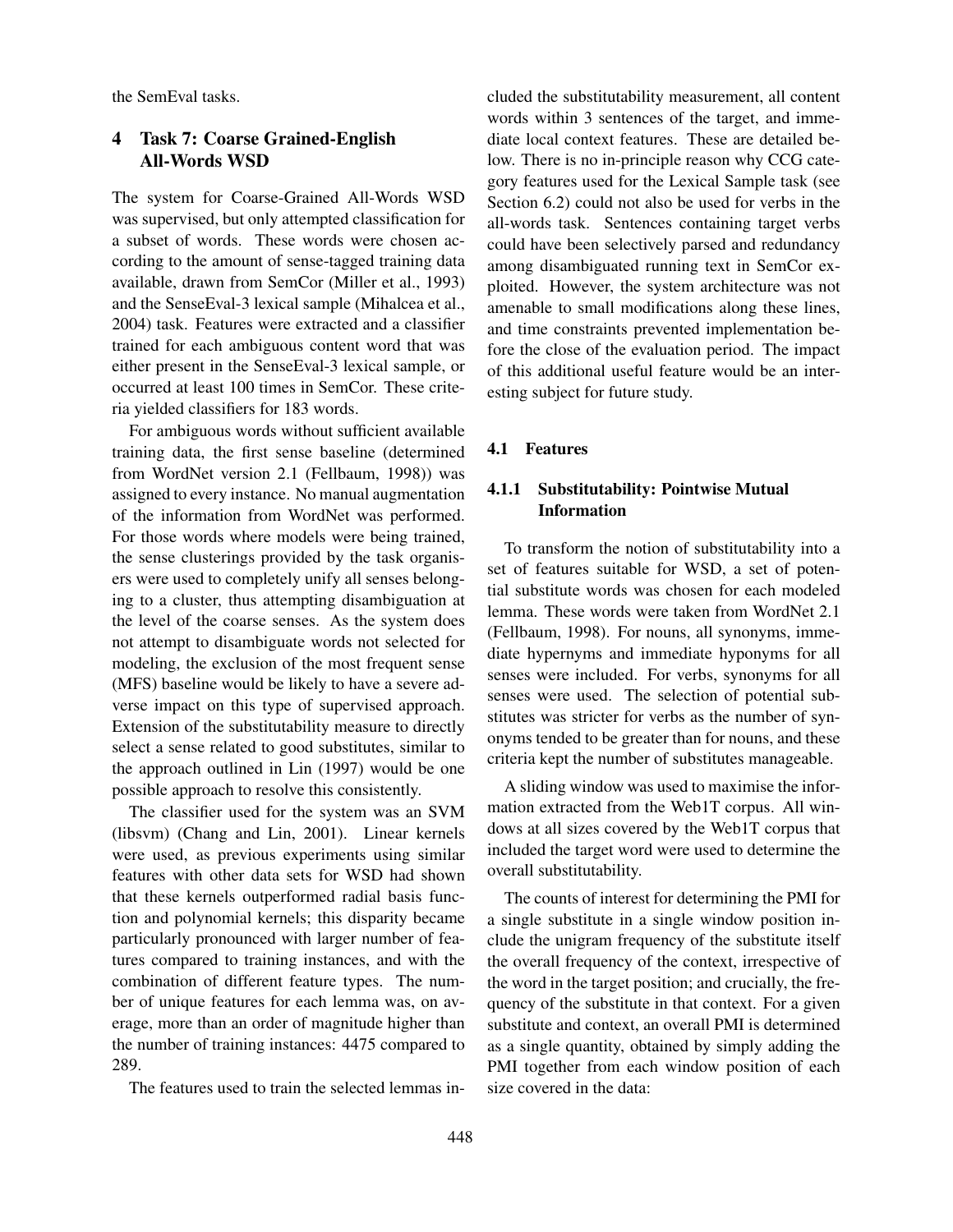$$
PMI = \sum_{n=2}^{5} \sum_{i=1}^{n} \log_2 \frac{\text{observation}_{n,i}}{\text{expectation}_{n,i}}
$$

$$
= \sum_{n=2}^{5} \sum_{i=1}^{n} \log_2 \frac{\#(\text{sub} + \text{context}_{n,i})}{p(\text{sub}) \cdot p(\text{context}_{n,i}) \cdot N_n}
$$

Here  $n$  represents the window size (varying from 2 to 5),  $i$  is the position within the window, and  $N_n$  indicates the total number of n-grams present in the corpus for a given value of  $n$ . Following Church et al. (1994) the Maximum Likelihood Estimate (MLE) is used for both probabilities in the denominator.  $p(\text{sub})$  is estimated from the unigram frequency of the substitute word, while  $p$ (context) is derived from the counts of the context ignoring the token in the target location.

Features were also created that harnessed the idea that it is not only the level of substitutability for each candidate word that is useful, but also that it may be informative to recognise that some words are better substitutes than others. This information was captured by adding additional features consisting of the pairwise differences between PMI values for all candidate substitute words. To further draw the differing levels of substitutability into relief, features representing the rank of each pair's PMI difference were also included.

Finally, each of the above feature types yields real-valued features. Before being used in classification, these features were converted to binary features using supervised Entropy-Based Discretisation (Fayyad and Irani, 1993). This process characterises the partition selection as a message coding problem: the class labels in the training data are a message to be encoded given that the value of the feature is known for each instance, and the process aims to minimise the length of that message. This is achieved by recursively bifurcating each feature's values at the partition point that would result in the shortest message. Useful boundaries are those where knowing which side of the partition the feature value falls on can be used to reduce the message length beyond any increase required to specify the partition. The algorithm terminates when the existing partitions cannot be divided further and still satisfy this condition. If this occurs when attempting to find the first partition, the feature is dropped altogether.

### 4.1.2 Bag of Words in broad context

Bag of words (BOW) features were introduced to represent the presence or absence of almost all words within a window of three sentences of the target word. A small stop list (approximately 50 words) was used to remove common closed-class words such as prepositions and conjunctions. The words were lemmatised before being transformed into features, and were not weighted for their distance from the target word. No attribute subset selection was performed on the BOW features.

#### 4.1.3 Local Context Features

The sentence containing the target word was tagged for Part of Speech (POS) using the POS tagger in the C&C parser tools. For four tokens either side of the target lemma, features were formed from the displacement of the token concatenated with:

- The POS tag
- The lemmatised word
- The POS and lemma together

Also included were features combining the above information for pairs of tokens before, after, and either side of the target word. Finally, a feature representing the POS tag of the target word was added, providing such information as number and tense.

The portion of the context used to form these features is identical with that used to determine substitutability of potential synonyms using the Web1Tbased features. Combining the abstract substitutability features with features that use the particular tokens in the local context helps to maximise the utility of information present near the target word by approaching it from multiple perspectives.

#### 4.2 Results and Discussion

The results of the system are shown in Table 1

The first-sense baseline achieves scores of 0.788 for precision, recall and F1, and thus outperforms our system for all documents.

Unfortunately we are currently unable to explain this relatively poor performance. It is possible that an error of a similar nature to the one which affected the initial results for the lexical sample system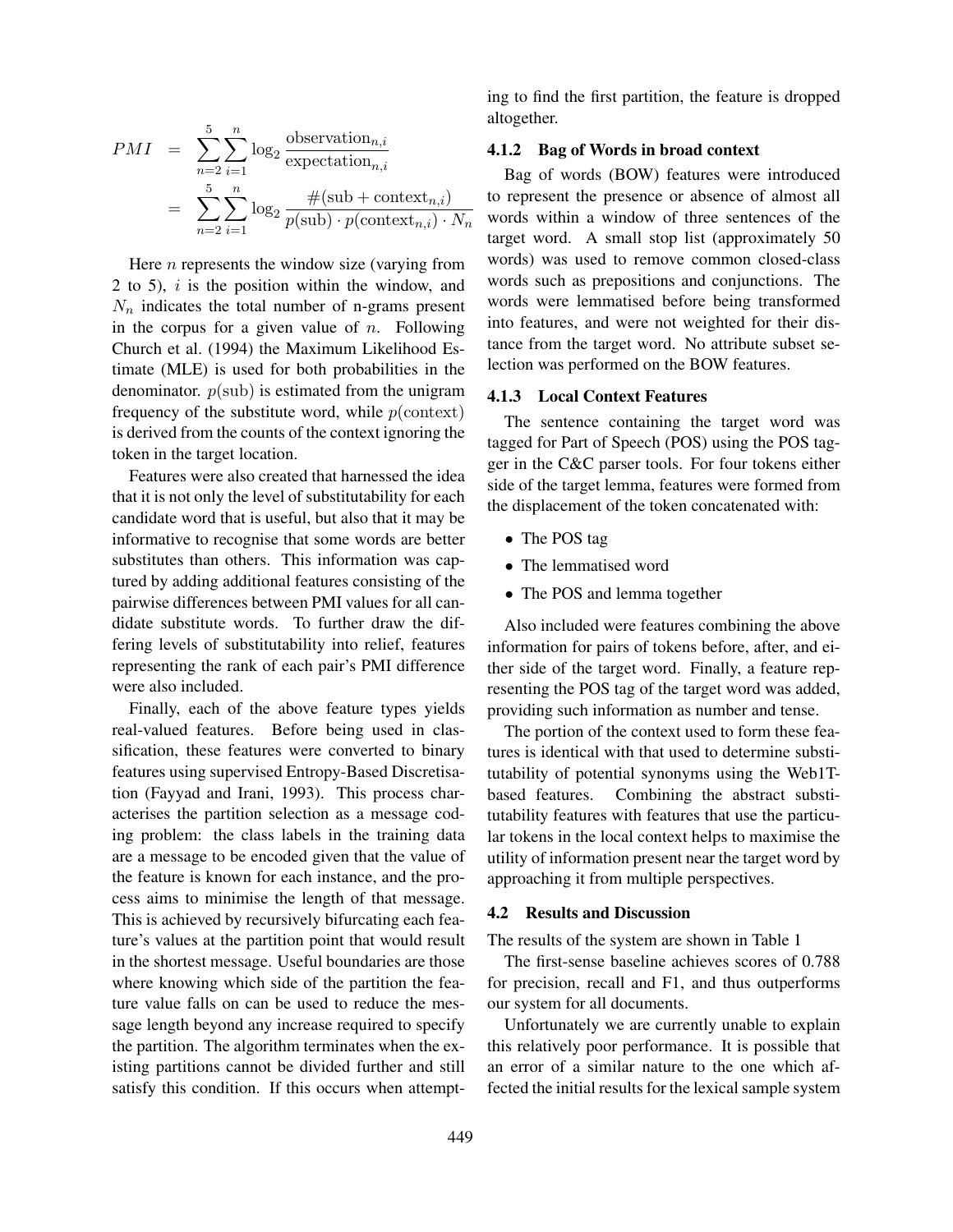| Doc.  | Attempted | Precision | Recall | F1    |
|-------|-----------|-----------|--------|-------|
| d001  | 0.986     | 0.625     | 0.617  | 0.621 |
| d002  | 0.958     | 0.598     | 0.573  | 0.585 |
| d003  | 0.948     | 0.610     | 0.578  | 0.593 |
| d004  | 0.929     | 0.606     | 0.563  | 0.583 |
| d005  | 0.965     | 0.471     | 0.455  | 0.463 |
| Total | 0.953     | 0.588     | 0.560  | 0.574 |

Table 1: Coarse-Grained WSD results

(see Section 6.3) was also present in this system, although we have not yet been unable to identify such a problem. It is also possible that the current highly supervised and lexicalised approach employed is not well-suited to the all-words task, and may require extension to achieve broad coverage.

### 5 Task 10: English Lexical Substitution

### 5.1 Methodology

As for the WSD systems, the Lexical Substitution system concentrated on words whose occurrence in local contexts similar to that of the target was more frequent than expected in the Web1T corpus.

Aside from preferring sets of potential synonyms obtained from lexical resources, the system is entirely unsupervised. Consequently, no senseannotated corpus resources were used.

The lexical resources used were WordNet version 2.1 (Fellbaum, 1998) and the Macquarie Thesaurus (Bernard, 1985), a pre-defined, manually constructed Thesaurus. The only information used from these resources was a list of potential synonyms for all listed senses that matched the target word's part-of-speech. These synonyms were used to preferentially choose potential substitutes obtained from the corpus data, as described below. The union of potential synonyms from both resources was used, although MWEs were not included due to limitations with the corpus. Although these lexical resources were not augmented, the system was capable of producing substitutes not present in these resources by using high-scoring words found in the corpus. The ordering of synonyms in these resources was not used directly, nor was their association with particular senses.

The PMI for potential substitutes that occurred in

the target position of each local context window was determined using the Web1T corpus, as for coarse WSD above. The strategy differed slightly from the supervised process employed for WSD however, in that rather than testing a fixed set of potential substitutes, every word that occurred in the correct location in a matching context was considered as a substitute. This introduced an additional computational burden which restricted the set of n-grams used to 4 and 5 grams. In particular, this is because the set of words occurring in the target position grew prohibitively large for 2 and 3 grams.

As for WSD, the PMI for each potential substitute was combined by summing the individual PMIs over all locations and size of n-gram where it occurred. This sum was used to rank the substitutes. After the production of the ranked list, the set of synonyms obtained from the lexical resources was used for preferential selection. Substitutes in the ranked list that also occurred in the synonym pool were chosen first. The exact manner of the preferential selection differed for the two evaluation measures the system participated in.

For the BEST measure, the highest PMI-ranked substitute that occurred in the synonym pool was given as the only substitute. If no substitutes from the synonym pool were present in the ranked list, the top three substitutes from the list were given.

For the out-of-ten (OOT) measure, the ten highestranked substitutes that were in the synonym pool were given. If fewer than 10 substitutes were present in the list, the remaining best ranked substitutes not in the synonym pool were used to make up the ten answers.

As with the Coarse-Grained All Word WSD, limitations in the current implementation of the Web1T processing software meant that it was not possible to examine MWEs, and there was thus no provision to detect or handle MWEs in the system. For this reason, the MW measure was not produced by the system.

### 5.2 Results and Discussion

The results for the BEST and OOT measures are given in tables 2 and 3 respectively. While the results for the other tasks are reported as a decimal fraction of 1, the results here are percentage scores, in line with the results provided by the task organisers.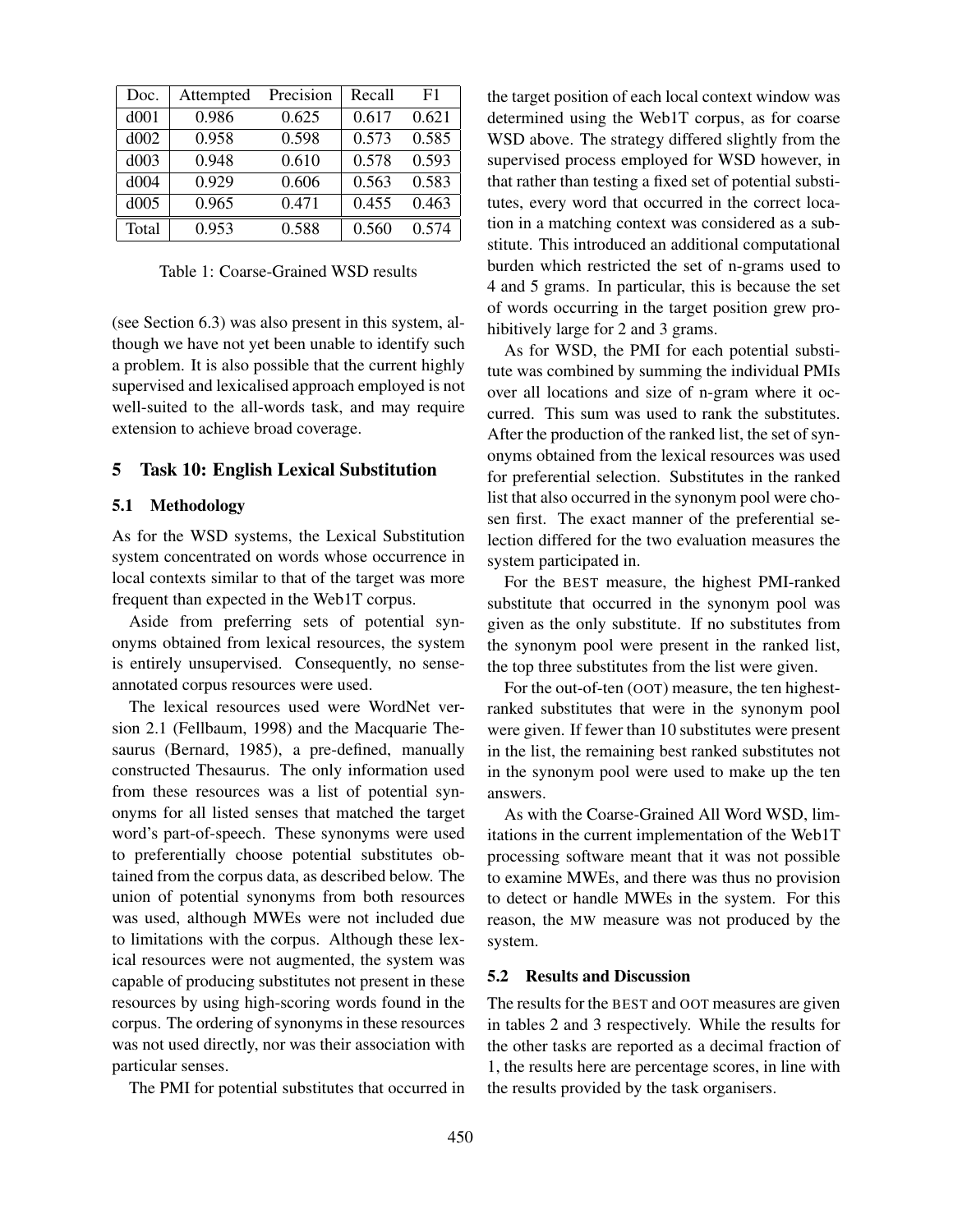|                         | P     | R     | Mode P | Mode R |  |  |
|-------------------------|-------|-------|--------|--------|--|--|
| all                     | 11.23 | 10.88 | 18.22  | 17.64  |  |  |
| <b>Further Analysis</b> |       |       |        |        |  |  |
| <b>NMWT</b>             | 11.68 | 11.34 | 18.46  | 17.90  |  |  |
| <b>NMWS</b>             | 12.48 | 12.10 | 19.25  | 18.63  |  |  |
| <b>RAND</b>             | 11.47 | 11.01 | 19.14  | 18.35  |  |  |
| MAN                     | 10.95 | 10.73 | 17.20  | 16.84  |  |  |

Table 2: BEST results

|                         | P     | R     | Mode P | Mode R |  |  |
|-------------------------|-------|-------|--------|--------|--|--|
| all                     | 36.07 | 34.96 | 43.66  | 42.28  |  |  |
| <b>Further Analysis</b> |       |       |        |        |  |  |
| <b>NMWT</b>             | 37.62 | 36.17 | 44.71  | 43.35  |  |  |
| <b>NMWS</b>             | 40.13 | 38.89 | 46.25  | 44.77  |  |  |
| <b>RAND</b>             | 35.67 | 34.26 | 42.90  | 41.13  |  |  |
| MAN                     | 36.52 | 35.78 | 44.50  | 43.58  |  |  |

### Table 3: OOT results

Notably, recall is always lower than precision. If no substitutes were found to have finite PMI at any position, no substitute was rendered by the system. This meant a small number of examples in the submitted system had no answer provided. The system's design meant that no attempt was made to provide any answer when counts were zero for all Web1T queries. This was the case for around 3% of the evaluation set. As the query retrieval software was limited to single word substitutions, this should be expected to occur for MWEs more frequently than for single word substitutions. The results for both BEST and OOT confirm this, showing that the system's performance is uniformly better when MWEs are excluded.

As a consequence of the properties of the Web1T corpus, the system chooses substitutes on the basis of information that is derived from at most four words either side of the target word. It is thus encouraging that it is able to outperform the baselines on each evaluation measure.

Interestingly, for the BEST evaluation the performance on the randomly selected (RAND) examples outperforms that on the manually selected (MAN) examples. For the OOT evaluation the situation is reversed. This could indicate that, depending on the motivation for the manual selections, the system is

not particularly well-suited to selecting an obvious singular substitution, but is quite capable of ranking reasonably acceptable ones near the top of the list.

# 6 Task 17: Coarse Grained English Lexical Sample sub-task

#### 6.1 Approach

The Lexical Sample system used features identical to those described for the Coarse-Grained All-Words task, with the addition of the CCG supertag feature, discussed below. Labeled data used for training the classifier models in this system consisted of only the instances in the training data supplied for the task, although the Web1T corpus was of course used to provide extensive information in the form of features for those instances. As for the All-Words system, an individual SVM model was trained using linear kernels for each lemma being disambiguated. The contextual BOW features were not selected from within a window as for the All-Words system; instead the entire context provided in the training and test data was used.

Unlike the other systems, the Lexical Sample system produced a prediction for every instance in the test data, as the MWE limitation of the Web1T processing software did not present an impediment.

### 6.2 CCG Verb Categories

The Lexical sample data was parsed using the Clark and Curran CCG parser (Clark and Curran, 2004). Existing tagging and parsing models, derived from CCGBank are included with the parser package, and were used without adjustment. Gold-standard parses available for the source data were not used.

The syntactic combination category ("supertags") assigned to target verbs by the parser were used as features. This category label encodes information about the types of the other sentential components used when building a parse. A forward slash indicates that the current token requires a component of the specified type to the right; a backwards slash requires one to the left. The C&C parser includes a supertagger, but this supertagger assigns multiple labels with varying degrees of confidence, and when the parse is performed, the supertag labels are subject to revision in determining the most likely parse. The feature used for the Lexical Sample system uses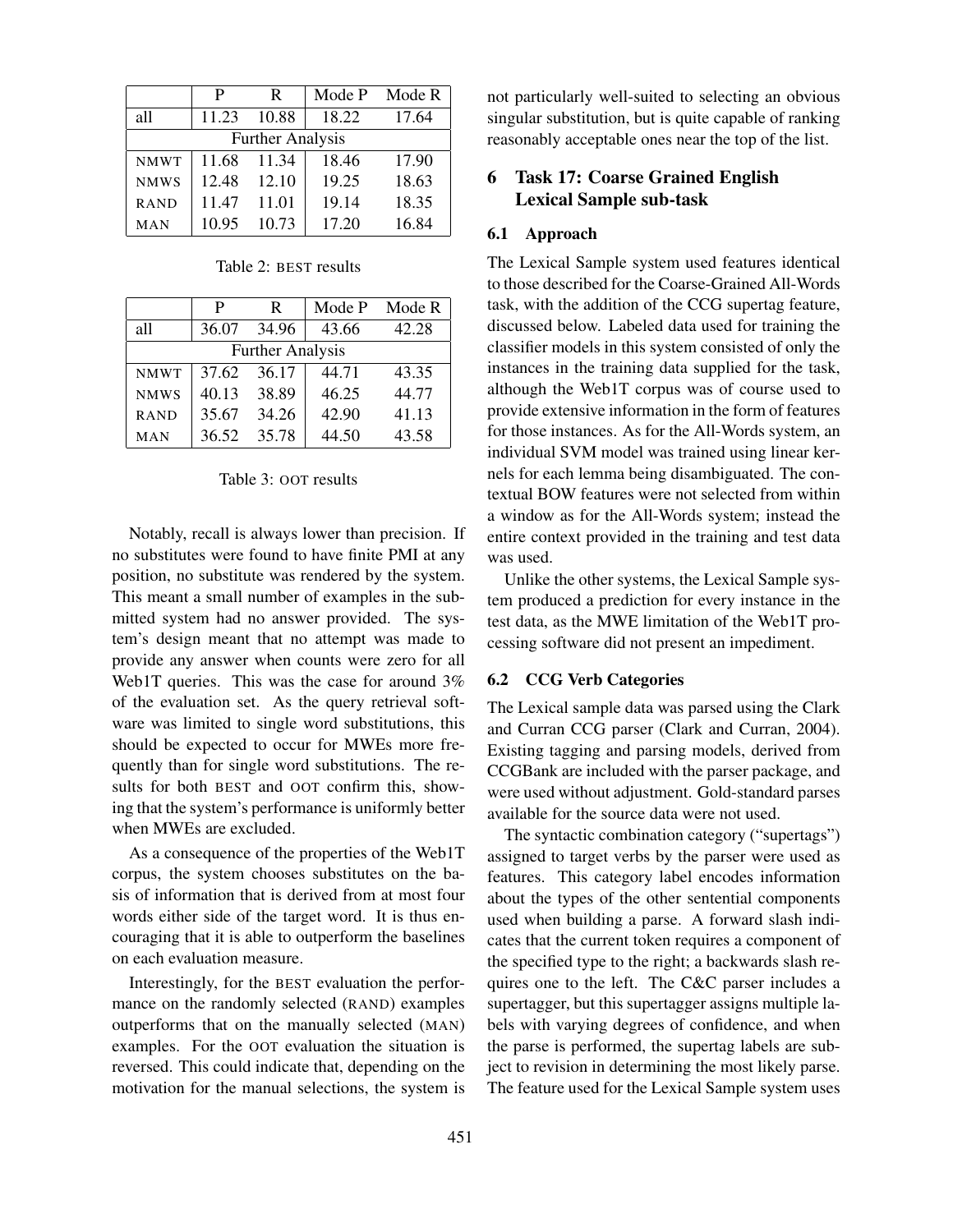the final, parser-determined supertag.

As an example, consider the occurrence of the verb *find* in the following two fragments where it has different senses: managers did not find out about questionable billing

and

or new revenues are found by Congress In the first fragment *find* has a (simplified) supertag of  $(S\NP)/PP$ , while in the second it is playing a different grammatical role, and hence has a different supertag:  $S\NP$ . While these supertags are generally not exclusively associated with a single sense in particular, their distribution is sufficiently distinct over different senses that features derived from them are informative for the WSD task. To form features, the system uses the supertags obtained from the parser as binary features, with a slight simplification: by removing distinctions between the argument types of the main S component, generalisation is facilitated among instances of verbs which differ slightly on a local level but combine with other parts of the sentence similarly.

### 6.3 Results and Discussion

Unfortunately, the component of the lexical sample system responsible for assigning identifiers for evaluation contained a systematic error, resulting in a mismatch between the predictions of the system and the correct labels as used in evaluation. The system assumed that for each lemma in the test set, the instances in the test data file would have lexicographically ascending identifiers, and matched predictions to identifiers using this assumption. This was not the case in the task data, and yielded a result for the submission that severely underestimated the performance of the system. We calculated a baseline of 0.788 for the Lexical Sample sub-task, using the Most Frequent Sense for each lemma in the training data. The result for the systems initial submission was 0.743 (precision, recall, accuracy and F1 are all identical, as the system provides an answer for every instance).

However, as the mismatch is systematic, and only occurred after the classifier had made its predictions, it was possible to correct almost all of the alignment by post-processing the erroneous answer file. By holding the order of predictions constant, but lexicographically sorting instance identifiers within each lemma, predictions were re-matched with their intended identifiers. Using the test labels provided by the task organisers, the accuracy of the system after repairing the mismatch was 0.891.

As the parser does not have 100% coverage, the parse of the test sentence did not succeed in every instance. This in turn caused some supertag features to be misaligned with other feature types before the error was rectified. This meant that a small fraction of instances were given predictions in the submitted data that differed from those produced by the corrected system. When the already-trained models were used to re-predict the classes of the correctly aligned test instances, a further small improvement to a result of 0.893 was achieved.

It is encouraging that the results (after correcting the misaligned identifiers) for the patched system are approaching the Inter Tagger Agreement (ITA) level reported for OntoNotes sense tags by the task organisers – 90%. This could be seen as an positive outcome of the movement towards coarser-grained sense inventories for the WSD tasks, it is difficult for automated systems to agree with humans more often than they agree with each other.

### 7 Conclusion

Substantially similar information in the form of a PMI-based substitutability measure from the Web1T corpus was used in all USYD systems. That this information yielded positive results in different semantic-ambiguity related tasks, both supervised and unsupervised, demonstrates the usefulness of the data at the scale of the Web1T corpus, either alone or in concert with other information sources, and there are still many more approaches to using this resource for semantic processing that could be explored.

The systems demonstrated outstanding performance on the Lexical Sample WSD task – nearly at the level of the reported ITA. Good unsupervised performance above the baseline was also achieved on the Lexical Substitution task.

## 8 Acknowledgements

Many thanks to Jon Patrick, James Curran, and Matthew Honnibal for their invaluable assistance, insights and advice.